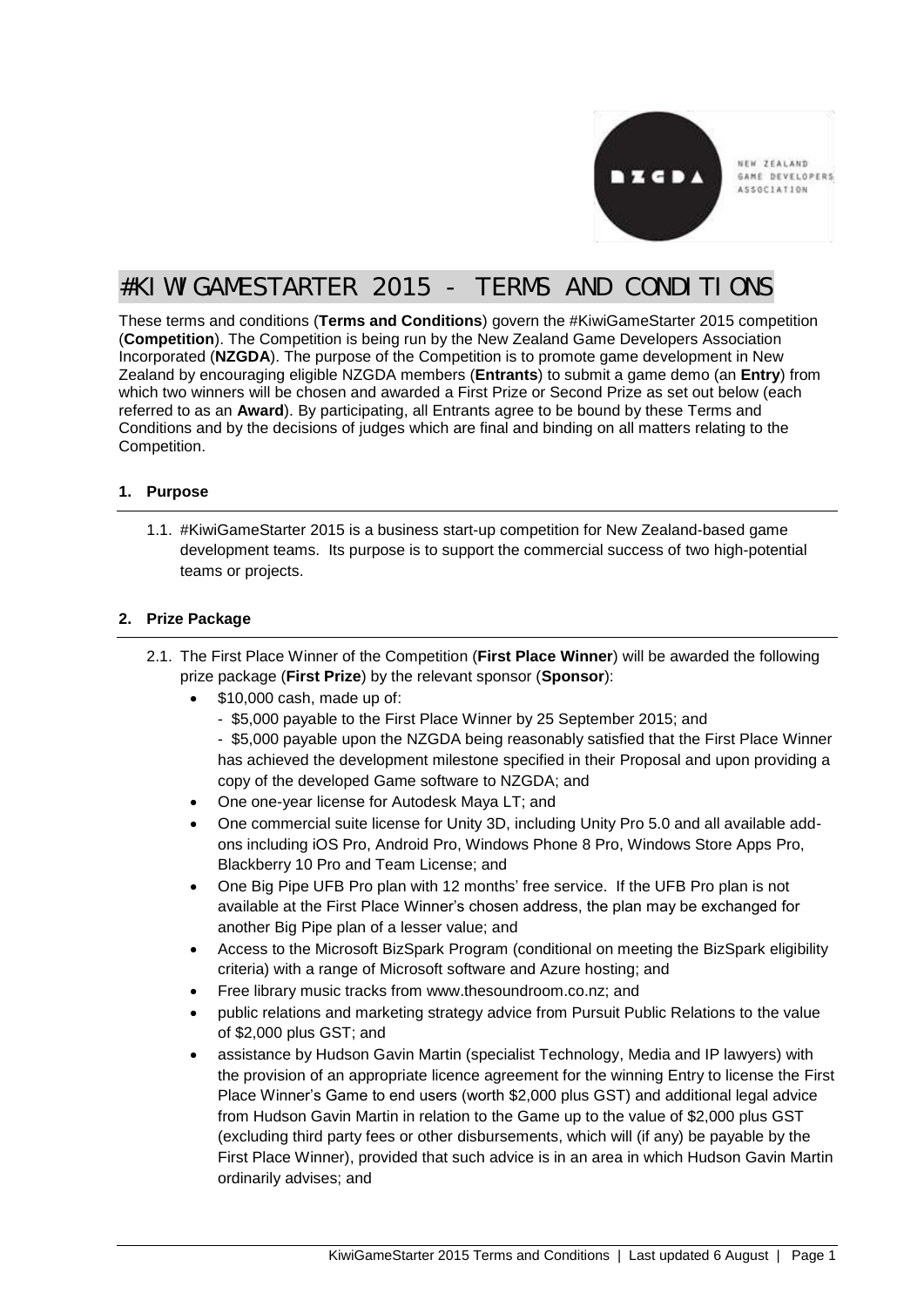- introductions from the NZGDA to experienced game development professionals in New Zealand (**Mentors**) who have expertise in a domain or genre relevant to the First Place Winner's Entry. The specifics of these introductions will be decided by the NZGDA dependent on the nature of winning Entry.
- 2.2. The Second Place Winner of the Competition (**Second Place Winner**) will be awarded the following prize package (**Second Prize**) by the relevant Sponsor (**Sponsor**):
	- \$5,000 cash, payable to the Second Place Winner by 25 September 2015; and
	- One commercial suite license for Unity 3D, including Unity Pro 5.0 and all available addons including iOS Pro, Android Pro, Windows Phone 8 Pro, Windows Store Apps Pro, Blackberry 10 Pro and Team License; and
	- One Big Pipe UFB Pro plan with 12 months free service. If the UFB Pro plan is not available at the second place winner's chosen address, the plan may be exchanged for another Big Pipe plan of a lesser value; and
	- introductions from the NZGDA to experienced game development professionals in New Zealand (**Mentors**) who have expertise in a domain or genre relevant to the Second Place Winner's Entry. The specifics of these introductions will be decided by the NZGDA dependent on the nature of winning Entry.
- **2.3.** The Entrant acknowledges and agrees that the Mentors' advice will be informal and provided in good faith and no liability will be incurred by either the relevant Mentor, the NZGDA or any of the Sponsors arising out of or in connection with the Entrant's reliance (or otherwise) on the relevant Mentor's advice.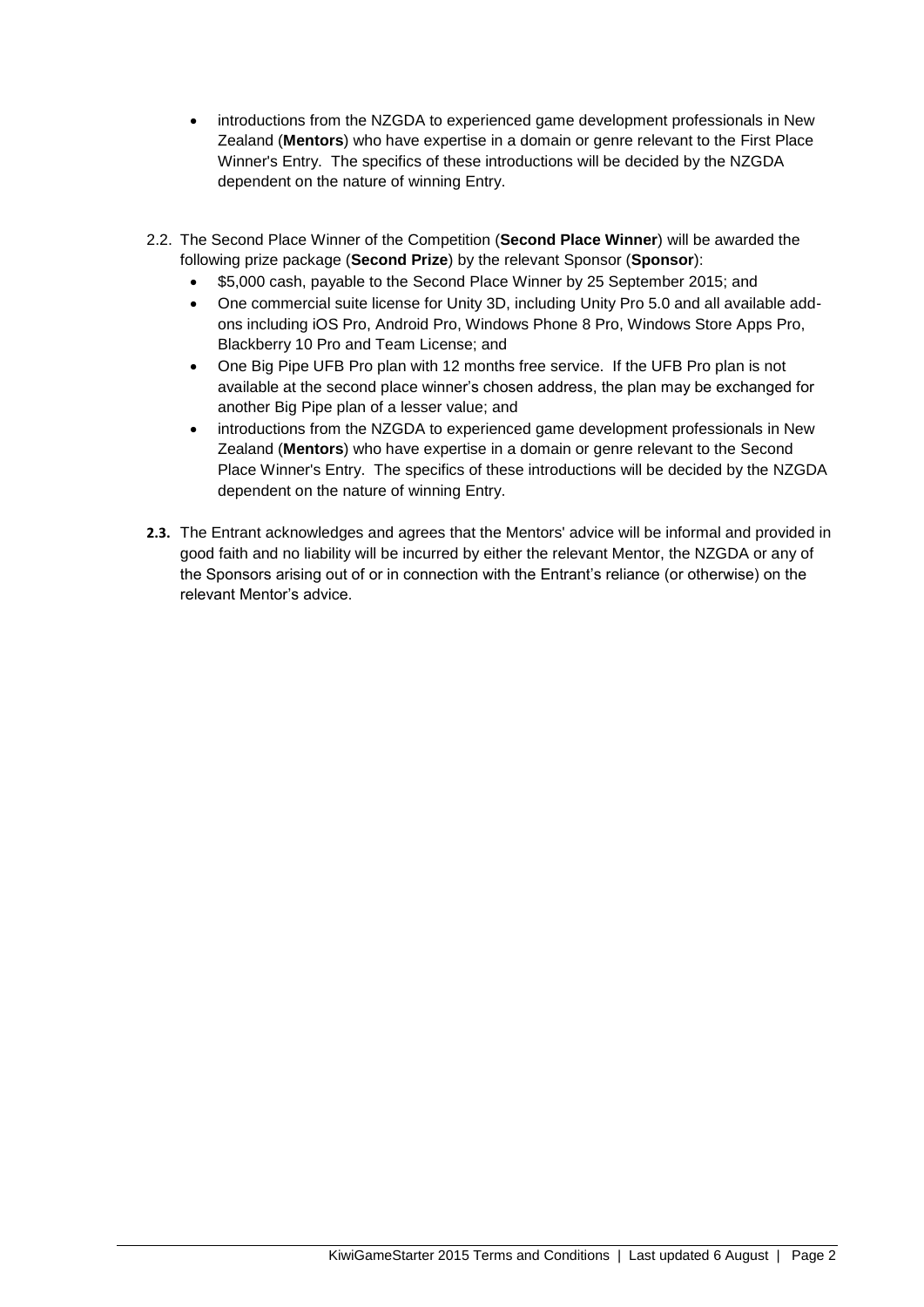- 4.1. Each Entrant must be:
	- 4.1.1.an individual, or a group of individuals, each living in New Zealand and at least 18 years of age or older, and at least one must be an individual member of the NZGDA; or
	- 4.1.2.a business entity, incorporated in New Zealand, and in the 2014/2015 financial year have a reported revenue of less than NZD\$100,000, and be a studio member of the NZGDA.

#### **5. How to Enter**

- 5.1. **Entries must be emailed to info@nzgda.com before 5 PM on Friday 28 August** (**Entry Deadline**). NZGDA will acknowledge receipt of the Entry via an email reply.
- 5.2. The Entry email must:
	- 5.2.1.include a playable demo or prototype (**Prototype**) of a game (**Game**) provided as either:
		- a weblink to download an .EXE or .ZIP file for Windows PCs; or
		- a weblink to download an .APK file for Android devices; or
		- a TestFlight invitation for Apple devices (NZGDA to provide judges' account details).
	- 5.2.2.include a maximum four page (A4) proposal (**Proposal**) in either Microsoft Word or PDF format, setting out:
		- the name and a brief description of the Game;
		- any points of difference or unique selling points of the Game;
		- an overview of key content and likely scope of Game assets;
		- any concept art;
		- a description of the target audience for the Game, possibly including insights into their gameplay preferences and market trends;
		- how the Game will be distributed and promoted;
		- the name of the developer(s) and team members involved in the development of the Game;
		- what resources the Entrant has or needs to continue the development of the Game;
		- the next significant development milestone for the Game. \$5,000 of the First Prize will be provided to the First Place Winner on the condition that the First Place Winner meets this milestone;
		- other information the Entrant considers relevant;
	- 5.2.3.not include a Prototype that is available for sale at the time of submission, including via pre-sales services such as Steam Early Access. However, it is able to have been provided as a reward as part of a crowd-funding or charitable campaign;
	- 5.2.4.not contain any audio content, visual content, software code or any other material that infringes copyright or other intellectual property rights;
	- 5.2.5.not contain any viruses or malicious content.
- 5.3. By entering the Competition, the Entrant warrants that all eligibility requirements are met.
- 5.4. Each Entrant may only submit one Entry for the Competition.
- 5.5. An Entrant may withdraw its Entry at any time on or before the Entry Deadline by emailing info@nzgda.com and advising that it wishes to withdraw its Entry effective immediately.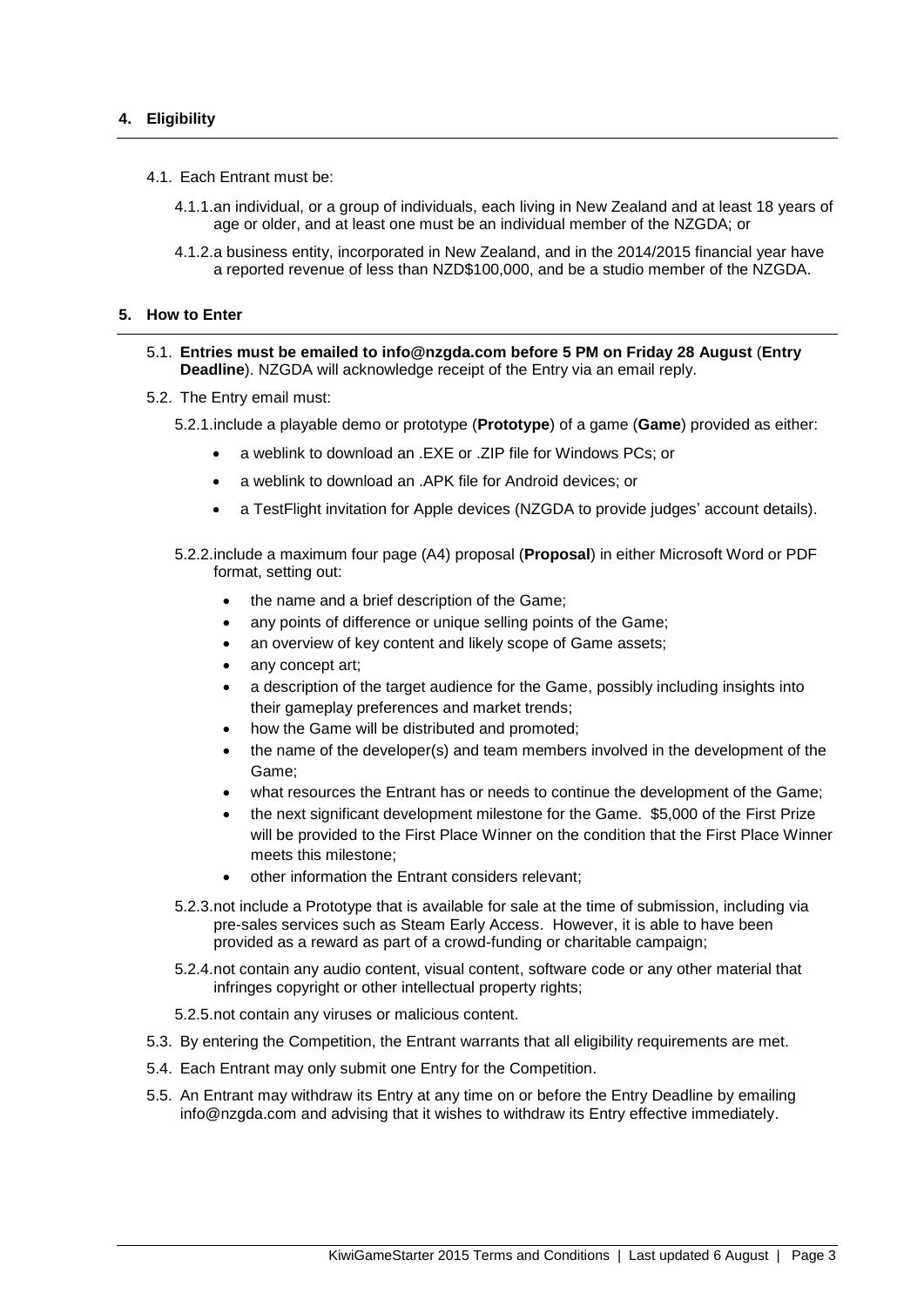#### **6. Shortlisting of Finalists**

- 6.1. A sub-committee of the NZGDA committee will play each Prototype and review all Entries and select up to four Finalists (**Finalists**) in its sole discretion based on the following criteria:
	- 6.1.1.originality, point of difference, or any other market advantage;
	- 6.1.2.appeal of the concept;
	- 6.1.3.commercial potential;
	- 6.1.4.visual design and graphic style;
	- 6.1.5.business strategy as outlined in the Proposal;
	- 6.1.6.sub-committee member's experience of the gameplay of the Prototype.
- 6.2. The NZGDA acknowledges that Prototypes may be either early-stage or late-stage and do not represent the complete product as described in the Proposal, and will take this into consideration when judging.
- 6.3. All decisions of the sub-committee are made at the sub-committee's sole discretion and are final and binding on all matters pertaining to the shortlisting of Finalists.
- 6.4. Finalists will be notified via email before Friday 4 September.
- 6.5. If reasonable efforts are made to contact a Finalist by 4 September using the details provided in the Entry, and these efforts are unsuccessful, the NZGDA may disqualify the Finalist and select an alternate Finalist.

### **7. Selection of the Winner**

- 7.1. Each Finalist will present to a panel of judges appointed by the NZGDA (**Judges**). These presentations will:
	- 7.1.1. Be held at AUT University, Auckland on Thursday 10 September 2015;
	- 7.1.2. Require Entrants to present their Entry in front of the Judges for up to seven minutes. Presentation slides but no video footage may be used;
	- 7.1.3. Require Entrants to answer questions from the Judges for up to seven minutes;
	- 7.1.4. Not be open to the public, but may be attended by NZGDA committee members and organisers, Sponsors and/or Judges.
- 7.2. The Judges will play each Finalist's Prototype, review each Finalist's Entry, listen to each Finalist's presentation, and select a First Place Winner and Second Place Winner (each referred to as a **Winner**) in its sole discretion based on the following criteria:
	- 7.2.1.appeal of the concept;
	- 7.2.2.commercial potential;
	- 7.2.3.point of difference, originality or any other market advantage;
	- 7.2.4.visual design and graphic style;
	- 7.2.5.business strategy as outlined in the Proposal;
	- 7.2.6.the Judges' experience of the gameplay of the Prototype;
	- 7.2.7.the responses to the Judges' questions during the Presentation.
- 7.3. The Winners will be contacted by a NZGDA representative no later than 12 September 2014 (**Notification Date**).
- 7.4. All decisions of the Judges are made at the Judges' sole discretion and are final and binding on all matters pertaining to the Competition.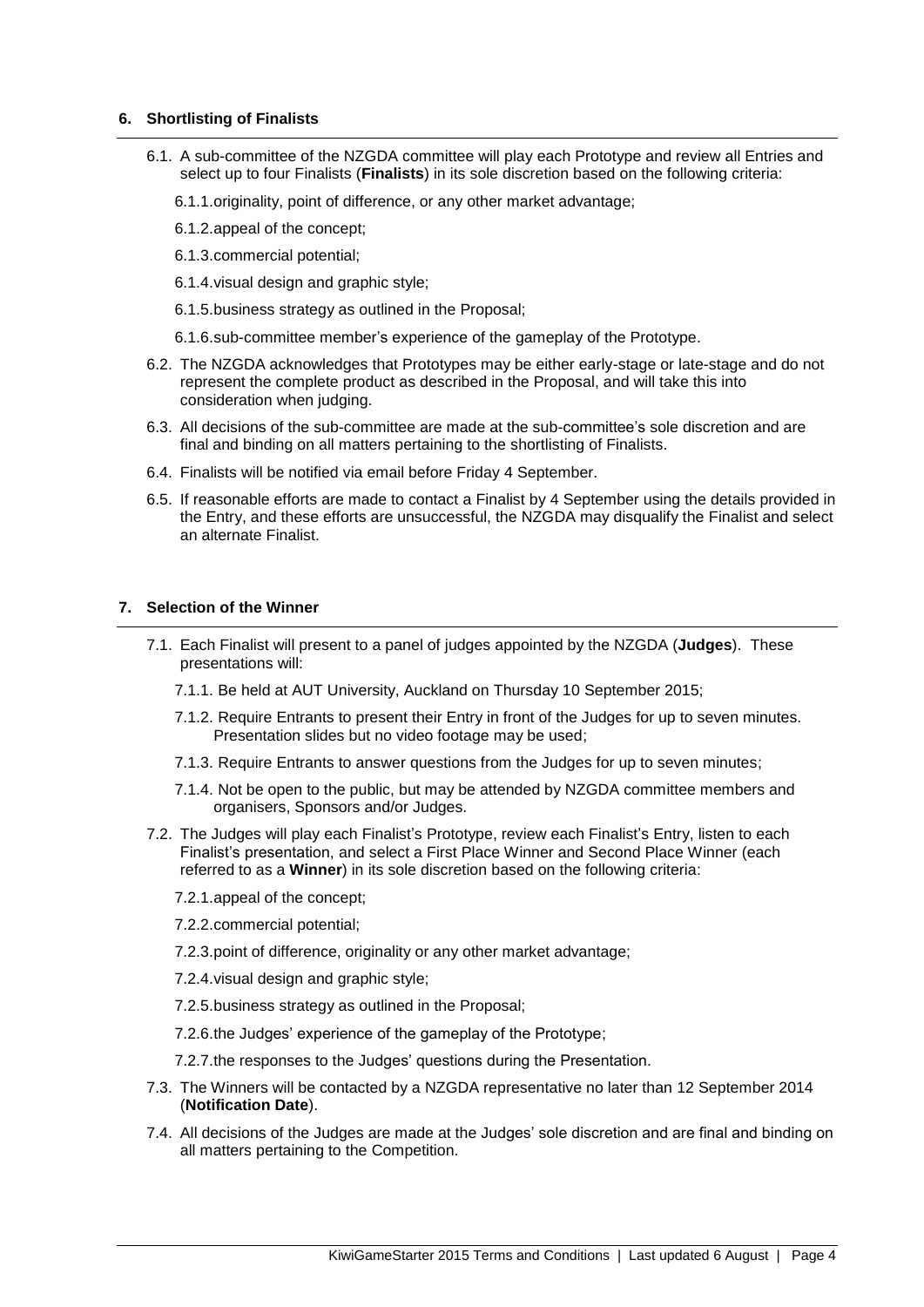7.5. If reasonable efforts are made to contact the Winner by the Notification Date using the details provided in the Entry, and these efforts are unsuccessful, the NZGDA may disqualify the Winner and select an alternate Winner.

## **8. Award Terms**

- 8.1. Where the components of the relevant Award are in the nature of services, those services must be redeemed or used within 12 months of the Notification Date. All other components of the Award will be provided to the Winner within 30 days of the Notification Date, except for the second \$5,000 instalment of the cash award in respect of the First Prize which will be provided upon the NZGDA being reasonably satisfied that the First Prize Winner has achieved the relevant development milestone.
- 8.2. The NZGDA reserves the right to award a substitute Award or a portion of the Award.
- 8.3. Arrangements for the redemption of the Award will be made between the Winner and the Sponsor of the Award (contact details of the Sponsor will be provided to the Winner by the NZGDA).
- 8.4. The Winner will bear the responsibility for any taxes, fees (including third party fees and disbursements) or other costs associated with the Award.
- 8.5. No cash equivalent will be given as a substitute for the Award.
- 8.6. Any violation of these Terms and Conditions by the Winner will result in the Winner's disqualification, and an alternate Winner may be selected.

## **9. Intellectual Property Rights and Publicity**

- 9.1. The NZGDA does not claim ownership in the intellectual property rights of the sample code, proposals, videos, articles or any other content submitted as part of an Entry. Each Entrant grants the NZGDA a non-exclusive, royalty free licence to use its Prototype and any other item submitted as part of the Entry for any purpose relating to the Competition.
- 9.2. Each Entrant warrants that no part of its Entry infringes the intellectual property rights of any third party, and will indemnify the NZGDA, Sponsors and Mentors against any loss or damage suffered by them arising out of or in connection with a breach by the Entrant of this clause.
- 9.3. By submitting an Entry, each Entrant grants the NZGDA, Sponsors and Mentors the rights to (without requiring the Entrant's permission or the requirement to pay the Entrant any compensation):
	- 9.3.1.profile the Entrant and publicise the Entrant's involvement in the Competition and the nature of the Entry in or for any promotional communications, advertising or other purposes including, but not limited to, media releases, media interviews, websites, blogs, and social media sites (together **Promotional Communications**);
	- 9.3.2.use, copy, modify, and publish (excluding any information of a personal nature other than to identify the Entrants, Finalists and/or Winner) any part of the Entry (including video footage, screenshots or any other samples from the Prototype or other parts of the Entry) in any Promotional Communications;
	- 9.3.3.record, photograph, videotape, and use the likeness and images of, each Entrant. This material will be owned by the NZGDA and may be used for Promotional Communications.

## **10. Liability**

10.1. If for any reason any aspect of the Competition is not capable of running as planned, including by reason of infection by computer virus, network failure, bugs, tampering, unauthorised intervention, fraud, technical failures or any cause beyond the control of the NZGDA which corrupts or affects the administration, security, fairness, integrity or proper conduct of the Competition, the NZGDA may in its sole discretion cancel, terminate, modify or suspend the Competition, or invalidate any affected Entries.